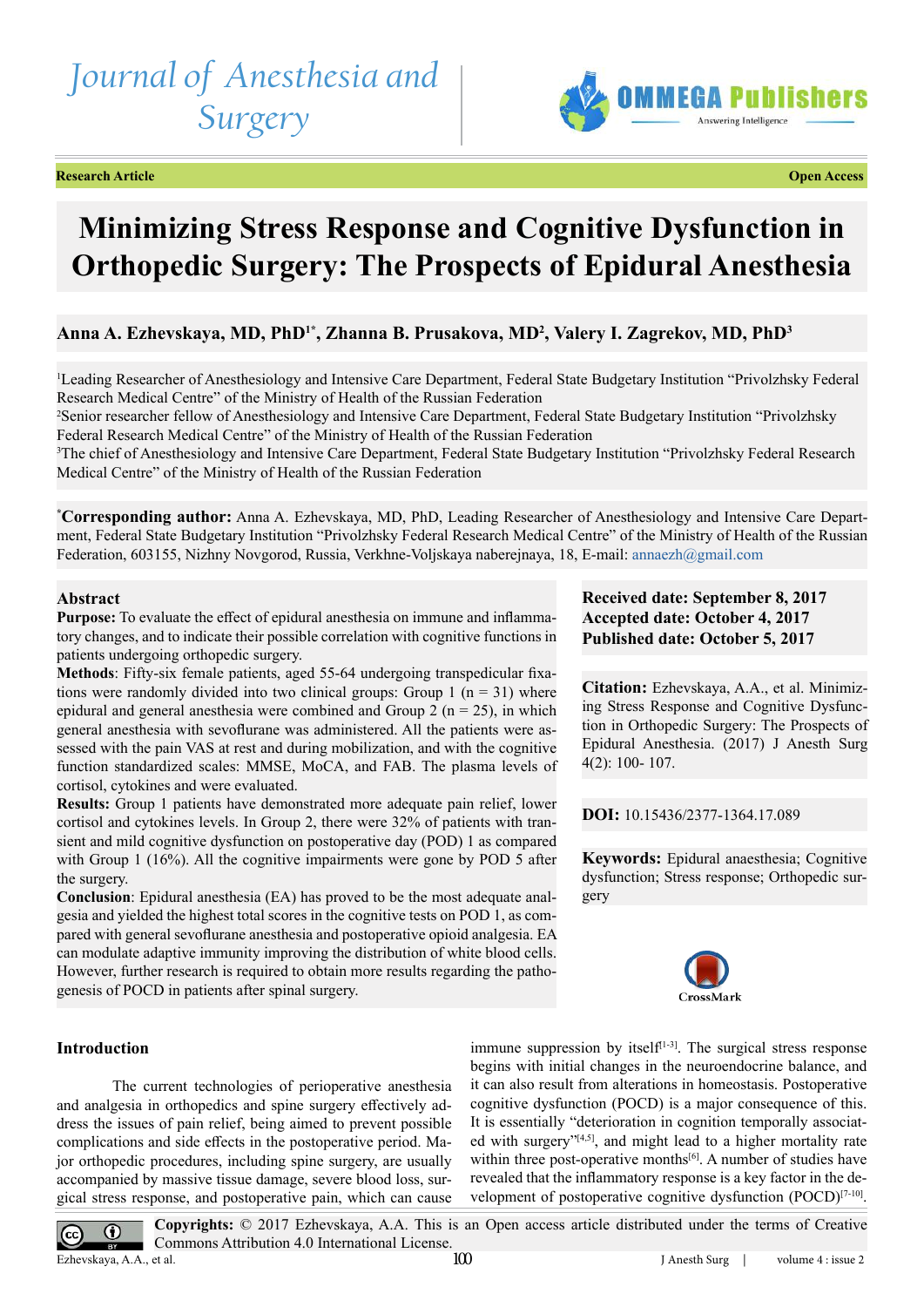

Deterioration in the endocrine response to surgery can heighten the risk of developing POCD. Higher cortisol levels postoperatively have also been shown to potentially result in cognitive disorders<sup>[\[11\]](#page-7-4)</sup>. Preclinical trials also suggest that inflammation is a possible pathogenic mechanism for the development of POCD[\[7,10\]](#page-7-3).

High levels of inflammatory markers have been associ-ated with postoperative cognitive impairment<sup>[\[12\]](#page-7-5)</sup>. It is considered that an excessive level of stress markers may indicate a greater risk of developing POCD, as a side event associated with the application of general anesthesia<sup>[\[13,14\]](#page-7-6)</sup>. Furthermore, an increased level of such markers as proinflammatory cytokines may account for the surgical stress-induced immune response, which manifests itself within the hippocampus postoperatively and has been shown to cause POCD in murine models. The cytokines in question include interleukins (IL-6, IL-1b)<sup>[\[12-14\]](#page-7-5)</sup> and tumor necro-sis factor-alpha (TNF[\)\[15\].](#page-7-7)

Heterogeneous data are found in studies looking into the effect of regional anesthesia (RA) as compared to that of general anesthesia (GA) with regard to POCD rates. For instance, Rasmussen et al.[\[16\]](#page-7-8) reveal no significant difference between RA and GA in the rates of POCD; however, another study demonstrates a significantly poorer cognitive function in patients undergoing GA rather than RA<sup>[\[17\]](#page-7-9)</sup>. As previously discussed, RA attenuates the stress response to a greater degree than GA. This suggests that although the levels of surgical stress can be associated with POCD, its role as a key factor is still uncertain<sup>[18]</sup>.

The medical and social significance of the issue is due to an increased rate of complications and, therefore, higher delayed mortality, longer duration of hospital stay and rising treatment costs[\[4\].](#page-7-1) Currently, the risk factors of POCD have been accurately identified with the aid of evidence-based medicine. The factors include the severity, duration and type of surgical procedures, elderly age, previous chronic pain, and patients' education level, along with anesthesia awareness episodes or critical hypotension in the past $[5,19]$ .

At the same time, there are no conclusive data on the effect of anesthesia techniques on the development of POCD, and there is still little research into the role of regional anesthesia in POCD prevention. It should be noted that the majority of studies have investigated the risk factors of POCD in aged patients as the most vulnerable group in terms of postoperative delirium and POCD<sup>[\[19\]](#page-7-12)</sup>. However, working-age patients are exposed to no less danger associated with traumatic surgery, the risk of cognitive disturbances and social or psychological disadaptation, along with delayed postoperative recovery, discharge and return to normal life and social functions<sup>[20]</sup>. For these reasons, anesthesiologists should be constantly looking for new approaches for perioperative anesthesia and analgesia, to reduce the inflammatory stress response, and the possible development of cognitive dysfunction.

We have hypothesized that spine surgery may contribute to the development of systemic inflammation and hence the inflammation of the central nervous system, which might lead to an increase in the inflammatory and immune markers, accompanied by cognitive disturbances.

The purpose of the study was to evaluate the effect of epidural anesthesia on immune and inflammatory changes, and to indicate their possible correlation with cognitive functions in patients undergoing orthopedic surgery.

#### **Methods**

This prospective randomized study has been approved by the Institutional local ethics committee, and its all participants have provided their written informed consent. The study included 56 female patients aged 55 - 64, with the following degenerative diseases: lumbar osteochondrosis with multilevel spinal stenosis. All the patients underwent orthopedic lumbar surgery such as transpedicular fixation of two or three levels, with spinal decompression, over the period from October 2015 to May 2017.

Excluded from the study were patients unable to understand the study protocol or to handle the infusion pump/ catheter system, or with any known contraindications to the medications under study or to regional anesthesia. Further excluded were patients suffering from insulin-dependent diabetes mellitus, neuropathy in low extremities of any etiology, from demyelinating diseases, and from hepatic or renal failure; patients with any additional surgical site outside the back intended for catheter placement; patients using opioids chronically or actively abusing illicit substances; pregnant patients or those unable to communicate with the researchers and hospital staff due to deafness or blurred vision. Moreover, the exclusion criteria were extended to ischemic stroke within the past 12 months, the syndrome of cognitive impairment and dementia under 23 scores by the Mini-Mental State Examination (MMSE); to persistent neurological deficit resulting from stroke; to clinically significant anxiety and/or depression according to the Hospital Anxiety and Depression Scale ( $\geq$  11 points); physical status classification system by the American Society of Anesthesiologists (ASA) > 3; to the patient's educational level being under nine grades; to mental illnesses, and to the duration of anesthesia over three hours.

#### **Study Protocol**

All the patients were randomly assigned to one of the two treatment groups – Group 1 ( $n = 31$ ) where epidural and general anesthesia were combined, and Group 2 ( $n = 25$ ), in which general anesthesia was administered. The randomization was effected with the aid of sealed envelopes containing group assignments based on a computer-generated randomization sequence (<http://www.randomizer.org>). Both groups were comparable in gender, anthropometric features and perioperative blood loss. In Group 1, patients were administered combined anesthesia – epidural anesthesia with fentanyl and ropivacaine, and endotracheal anesthesia with sevoflurane. All procedures were performed by an attending regional anesthesiologist experienced in both regional and general anesthesia techniques, and by the same surgical team. To test and evaluate the presence and severity of cognitive dysfunction, a neurologist expert in determining the cognitive status was involved.

#### **Epidural anesthesia**

After the insertion and positioning of a peripheral intravenous (IV) catheter, standard noninvasive monitors were applied, and oxygen was given via a face mask or nasal cannulas. Patients received IV midazolam and fentanyl titrated to their comfort but allowing them to maintain verbal responsiveness. The procedural area designated was cleaned with chlorhexidine, and the patients were covered with a clear fenestrated sterile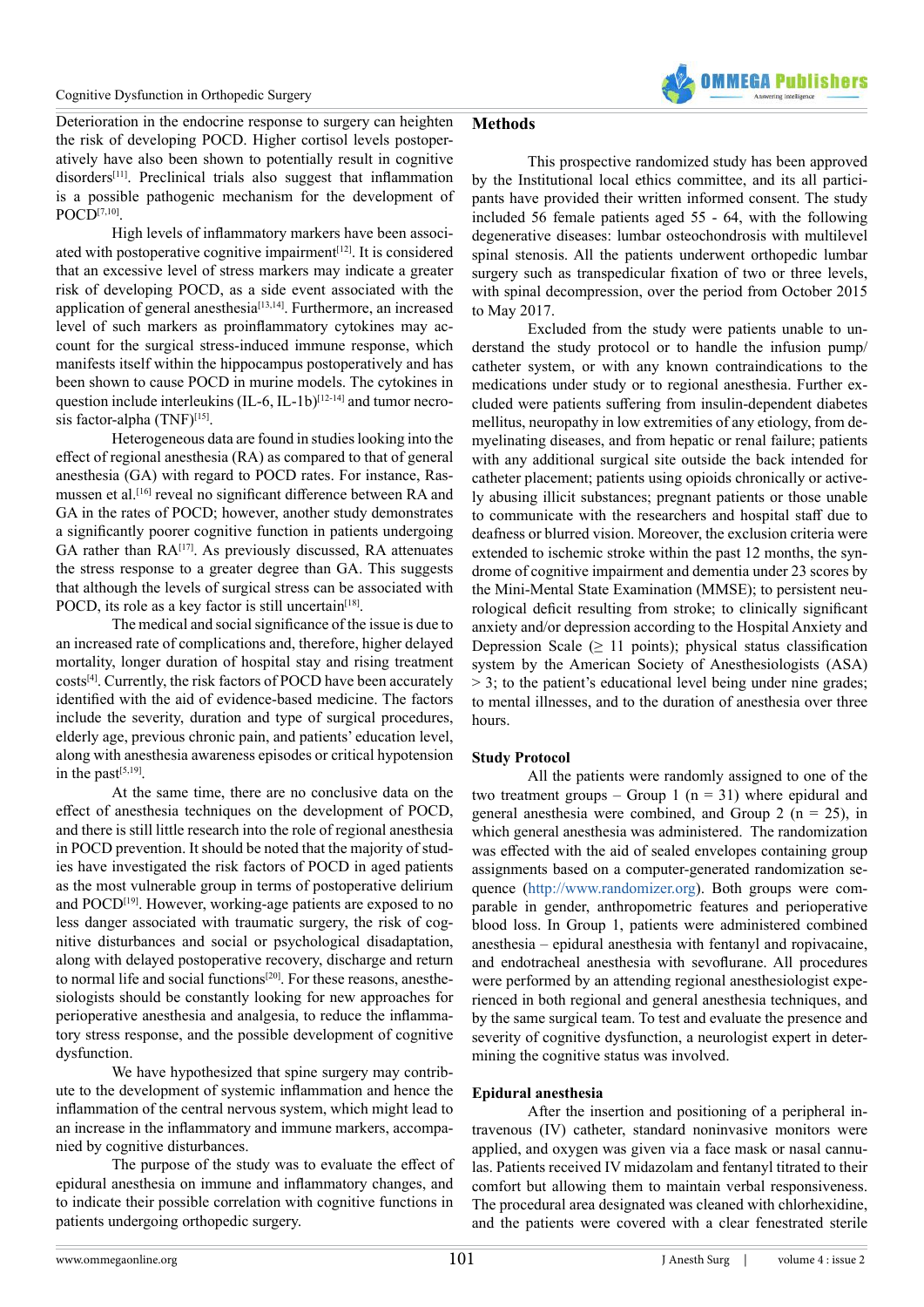drape. Following the local infiltration of 5 ml of 2% lidocaine, the patients underwent puncturing and the insertion of the epidural catheter in the prone position 3 - 4 interspinous spaces above the access planned, the catheter being positioned 4 - 5 cm cranially before the surgery. The catheter was secured with an aseptic sticker. After performing an aspiration test and giving the test dose (2 ml solution of 2% lidocaine), a bolus of 3 - 7 ml of 0.5% ropivacaine with 100 mg fentanyl was administered via the catheter. Throughout the surgical procedure, a mixture of 0.2% ropivacaine with fentanyl (2 mg/ml) was being infused epidurally at a rate 2 - 8 ml per hour.

During the 48 hours of the early postoperative period, patients in Group 1 were getting epidural analgesia with the same mixture of 0.2% ropivacaine and fentanyl at a rate of 2 - 8 ml per hour, disposable elastomeric infusion pumps being applied. In Group 1 patients, the epidural catheter was removed on the second postoperative day (POD 2).

#### **General anesthesia**

The induction of anesthesia in both groups was performed with IV propofol (2 mg/kg) and fentanyl (2 mg/kg). Prior to intubation, rocuronium was used to ensure a neuromuscular blockade at a dose of 0.6 mg/kg. Before the section and the most traumatic stages of surgery, patients in Group 2 underwent general anesthesia with sevoflurane (1.2 - 1.7 MAC); they were infused fentanil at a rate of 0.002 - 0.003 mg/kg per hour, and administered a bolus dose of 50 - 100 mcg. Postoperative pain management in Group 2 was performed by administering IV morphine via the Patient-Controlled Analgesia (PCA) infusion system. In Group 1 patients, general anesthesia was achieved by the inhalation of sevoflurane (0.7 - 0.8 MAC) with an assessment of the anesthesia depth according to a Bispectral Index (BIS) monitor (Covidian, Mansfield, MA) within a target range of 50 - 60% in both groups. All the patients received standard perioperative monitoring. The visual analogue scale (VAS) was utilized to evaluate the intensity of postoperative pain at rest and during mobilization. Pain assessment ranged from "0" (no pain) to "10" (worst pain imaginable). At the conclusion of surgery, all the patients were extubated and transferred to the recovery room and then to their ward. Following the extubation, they were evaluated neurologically to detect potential deficits.

#### **Immune and cytokine testing**

Serum was sampled at the following time points: 1 – before surgery;  $2 - at$  the time of the surgical incision;  $3 - at$  the most traumatic point of the surgery;  $4 - at$  the end of surgery;  $5 -$  on POD 1;  $6 -$  on POD 3;  $7 -$  on POD 5. At each point, whole blood was obtained by IV puncture and collected with EDTA. A 2-ml blood sample was used for blood cell count and the remainder was centrifuged to obtain plasma, which was frozen to -112°F for further analysis. The plasma concentrations of epinephrine and cortisol were measured using an immunosorbent assay kit (CORTISOL, Diagnostics Biochem Canada Inc., Canada, ON), with a sensitivity limit of 0.4 μg/dl. C-reactive protein was measured at four time points (1, 4, 6, and 7) with the use of immunoassay kits (ELISA, USA). The plasma levels of interleukins (IL-1β, IL-6, IL-8, and IL-10) were measured at time points 1, 4, 5, and 6 with enzyme-linked immunosorbent assay (ELISA) kits, the detection levels being as follows: 0.125 pg/ml for human IL-1β, 0.15 pg/ml for IL-6 and IL-8 and 0.5 pg/

#### ml for IL-10.

The membrane markers for phenotyping blood cells (the expression of immune cell surface receptors – the cluster of differentiation: HLA-DR+/CD3-, HLA-DR+/CD3+, HLA-DR, CD3, CD4, CD8, CD16, CD19 CD16/56+ и CD16/56+/CD3+) were measured before surgery, after surgery, on POD 1 and POD 3, using monoclonal antibodies kits according to the cytofluorometry technique (Navios, Beckman Coulter Inc., USA).

#### **Cognitive testing**

To assess the severity of postoperative cognitive dysfunction, we resorted to the standardized questionnaires contained in the Montreal cognitive assessment scale (MoCA). To test frontal dysfunction, the frontal assessment battery (FAB) was employed. All the participants underwent cognitive analysis according to the quick assessment scales of MoCA and MMSE (mini-mental state examination test), despite the low sensitivity of the latter. The MoCA test battery serves to quickly assess mild cognitive dysfunction. This test evaluates memory, frontal functions (visual-constructive skills, the ability to speak fluently and to think abstractly, etc.), the nominative function of speech and visual-dimensional praxis. Alternative variants of assignments were chosen randomly and used before and after the surgery to increase the sensitivity of the tests. Reduction by one standard deviation from the point scored on the MoCA scale was considered to be a POCD criterion in the postoperative period as compared with the preoperative testing (Z score  $\geq$  1.0).

The Frontal Assessment Battery (FAB) was used to assess the frontal dysfunction, the goal being to make a quick screening for dementia, which mainly affects the frontal lobes and subcortical cerebral structures, along with the speech functions – conceptualization, vocabulary, and praxis including simple and complicated choice reactions. FAB assesses the grasping reflex, indicating a failure of the frontal lobe in adults. The results of FAB testing depend on the total number of points scored: 16 - 18 points correspond to the normal frontal function, 12 - 15 – to moderate impairment, and 12 points – to severe frontal dysfunction. The duration of a patient's testing is 10 - 20 minutes. The alternative variants of assignments chosen randomly were used before and after the surgery to increase the sensitivity of the tests. Reduction by one standard deviation from the point scored in the FAB testing was regarded as a POCD criterion in the postoperative period comparing with the preoperative testing (Z score  $\geq$  1.0). All the assessments of cognitive functions were made at the  $1<sup>st</sup>$  stage (the initial stage before surgery), the  $5<sup>th</sup>$ stage – on POD 1, the  $7<sup>th</sup>$  stage – on POD 5, and the  $8<sup>th</sup>$  stage – on POD 7.

#### **Statistical Analysis**

Statistical analysis was conducted according to the type of data distribution and the conditions of criterion applicability with the aid of STATISTICA software package (version 10.0, Stat Soft Inc.). We have employed non-parametric statistical methods and linear regression.

Values were reported as the mean and the standard deviation for parametric data, or the median with a 25 - 75% interquartile range for nonparametric data. Parametric variables were checked for normality using the Shapiro-Wilk test. The Mann-Whitney U statistical test was applied to nonparametric and ordinal variables. Comparison of the two groups was per-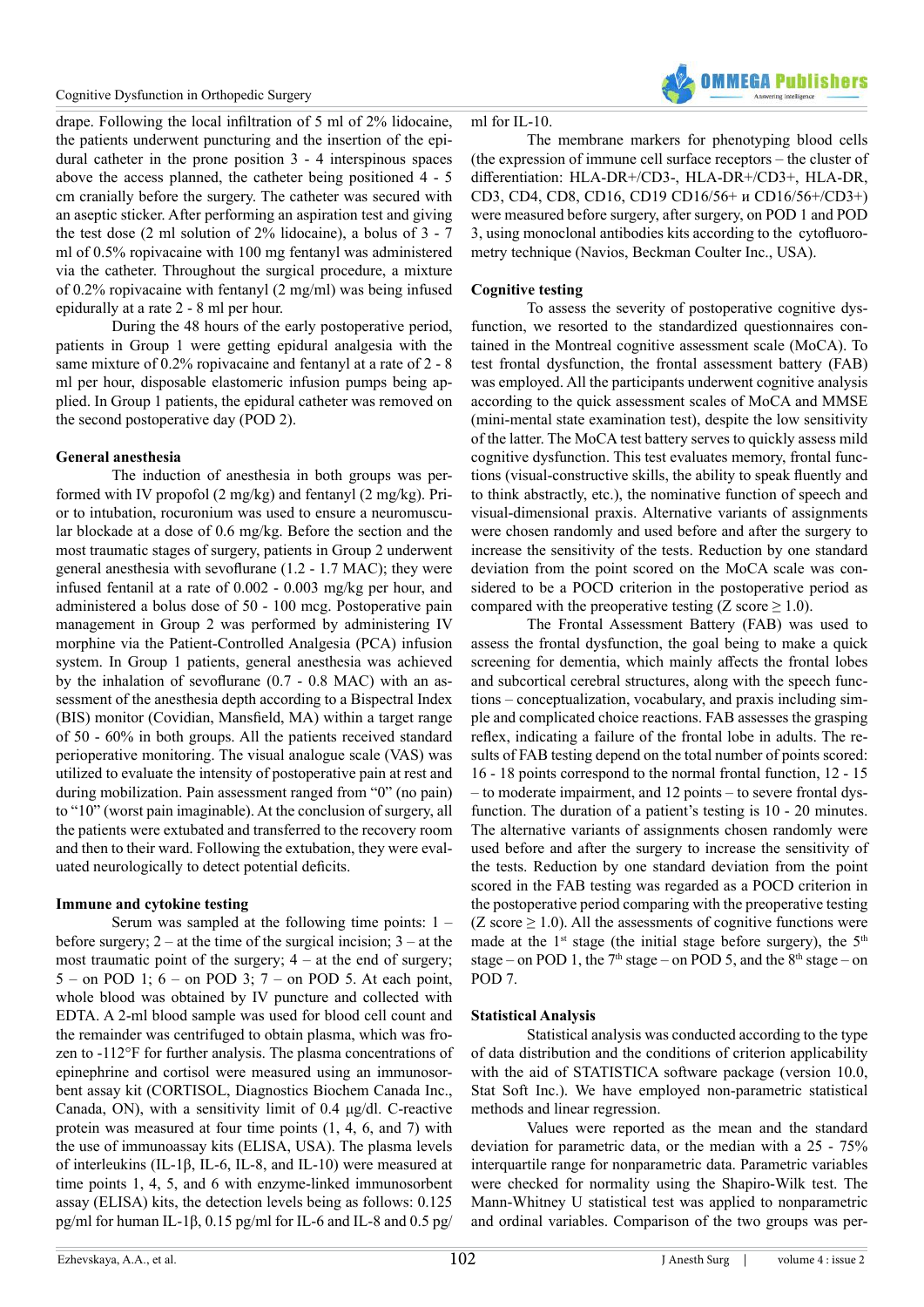

formed using the Student t test (for normally distributed data) and the Wilcoxon signed-rank test. Differences were considered statistically significant at  $P \le 0.05$ .

#### **Results**

All the patients have completed the study without early elimination. Both groups were comparable in their demographic and clinical parameters (gender, weight, height, ASA, the type and duration of the surgery, perioperative blood loss) (Table 1).

| Table 1: Clinical and Demographic Data (Mean $\pm$ Standard Deviation). |  |
|-------------------------------------------------------------------------|--|
|-------------------------------------------------------------------------|--|

| Parameter                                                | Group 1 $(n = 31)$ | Group 2 ( $n = 25$ ) |
|----------------------------------------------------------|--------------------|----------------------|
| <b>Level of Education</b>                                | $10.1 \pm 0.9$     | $9.8 \pm 1.1$        |
| Age $(yrs)^*$                                            | $57.3 \pm 3.6$     | $58.6 \pm 2.5$       |
| Length of surgery, min                                   | $148.3 \pm 12.7$   | $150.2 \pm 13.7$     |
| Blood loss during surgery,<br>ml                         | $350.6 \pm 30.5$   | $330.7 \pm 40.2$     |
| <b>BIS</b> at traumatic time<br>point, %                 | 51.6 $\pm$ 2.5     | $52.2 \pm 1.9$       |
| Mean blood pressure at<br>traumatic time point, mm<br>Hg | $68.5 \pm 6.3*$    | $85.7 \pm 4.7$       |

\* *Р* < 0.05 for comparison between groups, Values are mean ± standard deviation.

Hemodynamic monitoring has shown that the use of epidural analgesia does not lead to life-threatening cardiovascular disorders, despite the fact that Group 1 has demonstrated a mean blood pressure which was significantly lower than in Group 2 from the statistical standpoint. However, in both groups there were no episodes of significant or long reduction in either the systolic or mean blood pressure, which could seriously affect the results of the neuropsychological assessment. Furthermore, we have not detected a critical decrease in the mean blood pressure, which would require the administration of a vasopressor. In both groups we have observed a comparable level of the BIS-index and its unidirectional changes during the surgical stages. It has been revealed that the BIS-index was within the range of 50- 55% during the most traumatic stages of surgery. It should also be noted that in both groups there were no awareness episodes, either spontaneous or induced, during the anesthesia, despite the fact that they significantly differed by MAC of Sevoflurane.

#### **Postoperative pain**

The comparative analysis of postoperative pain syndrome has shown that Group 1 patients suffered pain of significantly less intensity, both at rest and during mobilization. The corresponding self-rated pain levels are shown in Table 2. Additional administration of IV morphine in Group 1 was not virtually needed. Patients in Group 1 used less IV morphine than the patients in Group 2 at all time points, with statistical significance achieved for POD 1 and POD 2. The patients in Group 2 complained of moderate and sometimes severe pain, the daily morphine requirements being  $22.3 \pm 4.3$  mg.

**Table 2:** Evaluation of Postoperative Pain at rest and during mobilization.

| <b>Time</b>       | Group 1 $(n = 31)$ |                 | Group 2 ( $n = 25$ ) |               |
|-------------------|--------------------|-----------------|----------------------|---------------|
| points<br>(hours) | at rest            | mobilization    | at rest              | mobilization  |
| 0                 | $0.8 \pm 0.1*$     | $2.1 \pm 0.7$   | $2.4 \pm 0.7$        | $2.9 \pm 0.8$ |
| $\mathbf{2}$      | $1.2 \pm 0.3*$     | $3.1 \pm 1.3*$  | $3.0 \pm 1.4*$       | $6.7 \pm 0.7$ |
| 3                 | $1.7 \pm 0.2^*$    | $2.7 \pm 1.0^*$ | $2.9 \pm 1.3*$       | $5.6 \pm 0.6$ |
| 6                 | $1.5 \pm 0.2^*$    | $2.6 \pm 0.6^*$ | $2.9 \pm 1.2*$       | $4.8 \pm 1.1$ |
| 12                | $2.0 \pm 0.3*$     | $2.5 \pm 0.6^*$ | $2.5 \pm 1.6^*$      | $4.1 \pm 1.2$ |
| 16                | $1.8 \pm 0.4*$     | $2.8 \pm 0.9*$  | $2.9 \pm 1.5*$       | $4.9 \pm 0.2$ |
| 24                | $2.5 \pm 0.5^*$    | $3.6 \pm 0.8$   | $3.5 \pm 1.7$        | $5.3 \pm 0.7$ |
| 36                | $2.7 \pm 0.6*$     | $2.8 \pm 0.4*$  | $2.7 \pm 0.5*$       | $4.8 \pm 0.5$ |
| 48                | $1.8 \pm 0.2^*$    | $2.5 \pm 0.3*$  | $2.5 \pm 0.8^*$      | $4.5 \pm 0.9$ |

\* *Р* < 0.05 for comparison between groups, Values are mean ± standard deviation.

#### **Assessment of stress and immune response**

The study has shown that the plasma levels of the main inflammatory cytokines IL-6, IL-1β, IL-8, IL-10, C-reactive protein, and cortisol were significantly higher in patients of Group 2 as compared with Group 1, at points 3, 4, 5, 6  $(P <$ 0.05 for all). At the same time, we have observed unidirectional changes of stress markers in both groups (Figure 1). In Group 1 patients, cortisol levels were highest at the traumatic period of the surgery, returning to normal values by POD 1. The plasma levels of IL-6 were on the increase at the end of surgery, with the maximum value observed on POD 1 and falling insignificantly towards POD 3 in both groups  $(P < 0.05)$  (Figure 1). They had completely normalized by POD 7 in both groups.

The assessment of the inflammatory response has demonstrated a severe inflammatory reaction in 79% of patients in Group 2, such as leukocytosis (WBC up to  $19.1 \pm 3.5 \times 10^{*9}$ ) and an increase in the acute-phase protein levels (fibrinogen up to  $9.1 \pm 2.7$  g/l, and C-reactive protein to  $180.6 \pm 25.4$  mg/l). This occurred in combination with dysproteinemia, according to the erythrocyte sedimentation rate measurements.

The study has revealed unidirectional significant changes in natural killer cells (NK-cells, CD16/56+) in both groups, their number increasing towards the end of surgery, and this trend continuing until POD 3. Nevertheless, Group 2 revealed a significantly greater number of NK-cells at the end of surgery, on POD 1 and POD 3 ( $P < 0.05$  for all) as compared with Group 1. At the same time, the CD3-surface marker was significantly reduced in both groups on POD 1 and POD 3, which testifies to immune depression. The marker was considerably lower in Group 2 than in Group 1.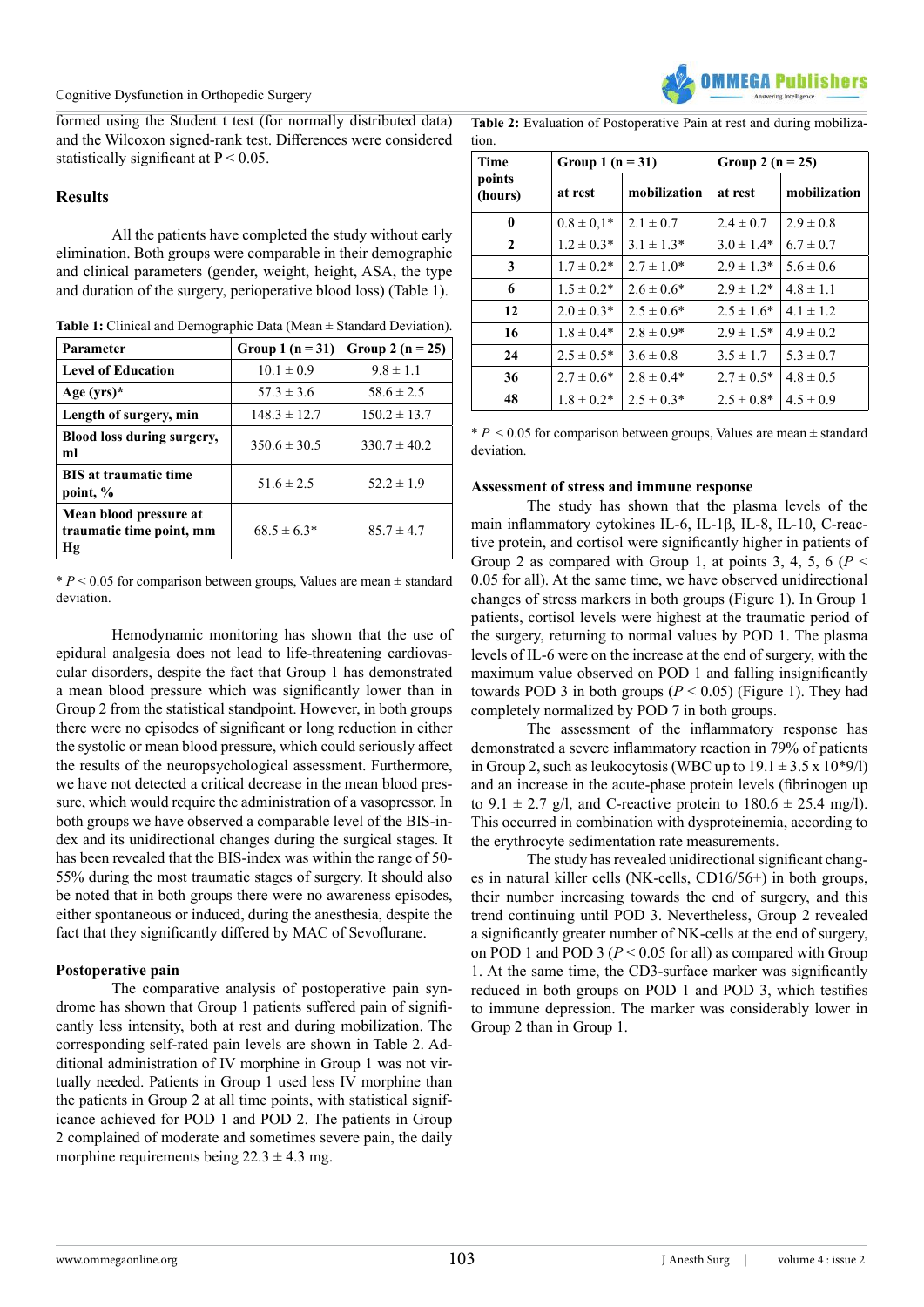



**Figure 1**: Assessment of the plasma levels of cytokines IL-1β, IL-6, IL-8 IL-10 at Points 1, 4\*, 5\*, and 6\* (\**P* < 0.05 for comparison between groups,  $#P < 0.05$  for comparison with the baseline).

The ratio of CD-4 (T-helpers) and CD-8 (cytotoxic cells) surface markers has been the complex criterion of the immune status. This parameter has undergone opposite changes in the two groups under study. Group 1 patients have indicated a significantly increased CD4/CD8 ratio and a much higher number of B-cells (B-lymphocytes), both parameters to normalize by POD 3. At the same time, the CD4/CD8 ratio in Group 2 was characterized by a severe and significant decline, particularly on POD 1 (*P* < 0.05, Figure 2). Significant changes in cortisol, C-reactive protein and IL-6 have had strong positive correlations among themselves and with the self-rated pain at the end of surgery and on POD 1.





**Figure 2**: Assessment of the CD-3 and CD4/CD8 Ratio at Points 1,  $6*$ # and 7\* (\* $P$  < 0.05 for comparison between groups, #  $P$  < 0.05 for comparison with the baseline).

#### **Cognitive function**

The assessment of the cognitive function has indicated a lower total score in the postoperative period as compared with the baseline in both groups. However, this decrease was only significant in Group 2 patients and on POD 1 (Figure 3). At the same time, patients in both groups had completely restored their total test scores according to all the scales and questionnaires by POD 5, which did not worsen until their discharge. We have shown that the initial cognitive functionality in both groups lied within the normal values, along with the other parameters of the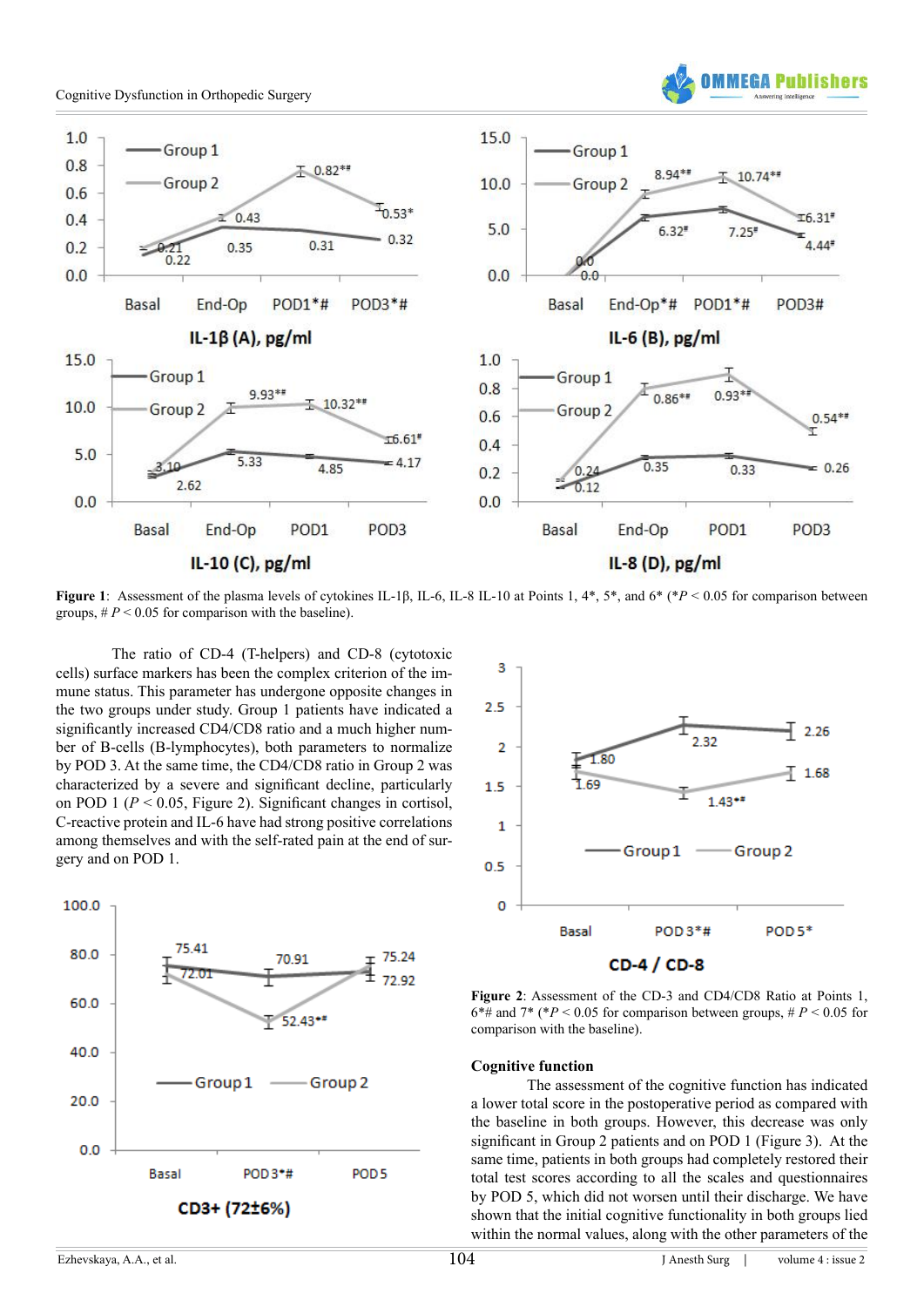

biochemical and immunological tests conducted.









**Figure 3**: Assessment of the cognitive functions at Points 1, 5, 6, and 7 ( $*P < 0.05$  for comparison between groups,  $#P < 0.05$  for comparison with the baseline).

For the whole period of the study, no case of postoperative delirium has been observed in both groups, and not a single instance of the development of a severe cognitive dysfunction has been detected in the postoperative period. The total scores of the cognitive tests have indicated a strong negative correlation with the levels of peripheral inflammatory markers on POD 1. The MMSE test scores in Group 2 on POD 1 have indicated a moderate negative correlation with the levels of IL-6 (Spearman rank correlation R = -0.4,  $p = 0.0011$ , 0.95 CI).

A comparative assessment of the FAB test results has revealed no significant deviations in the initial scores in both groups. However, Group 2 has shown a significant drop in the points scored on POD 1 (Figure 3). It should be noted that the most severe weakening of the frontal function has manifested itself in decreased dynamic praxis. Patients in both groups took a longer time to complete the test On POD 1 and POD 3, the number of mistakes and unfulfilled assignments going up.

It is noteworthy that the results of all the three tests (MMSE, MoCA, and FAB) in both groups tend to approach the preoperative levels on POD 5 and POD 7, with no significant differences between the groups having been found.

#### **Discussion**

The study has demonstrated that inadequate pain relief after surgery can result in a wide range of metabolic disorders, which may adversely affect the recovery from spinal surgery. Pain directly stimulates sympathetic activity, which manifests itself in the increased plasma levels of adrenaline and noradrenalin, and also stimulates the metabolic disorders of glucose and cortisol, and immune dysfunction. We can conclude that epidural analgesia positively affects the immune system, preventing severe postoperative immuno suppression, which is particularly due to the increase in the number of CD-3-cells, B-cells, CD4/ CD8 ratio, and partially of NK-cells. In a previous study, higher cortisol levels postoperatively were shown to be associated with a higher chance of developing POC[D\[4,5,7,8\]](#page-7-1).

Epidural anesthesia has an important influence on the modulation of the immune response in patients who underwent major orthopedic surgery. This study has shown that combined general and epidural anesthesia during and after reconstructive surgery on the spine provides better pain relief and hence early patients' mobilization.

Rasmussen et al.[\[16\]](#page-7-8) demonstrated no significant distinction between general and regional anesthesia in rates of POCD; however, another study showed a significantly poorer cognitive function in patients who had been administered general rather than regional anesthesia<sup>[\[17\]](#page-7-9)</sup>. Each study included patients getting noncardiac surgery, but both had biases such as large dropout rates and failure to account for social factors. As previously discussed, regional anesthesia leads to an attenuated stress response in comparison to general anesthesia. This suggests that although levels of surgical stress can be associated with POCD, its role as a causative factor is still uncertain. In our research, we have completely confirmed the previous data regarding the stress response modulation and attenuating the immune suppression.

Our study has demonstrated that the total test scores in the MoCA and MMSE tests were insignificantly reduced in Group 1. At the same time, Group 2 patients have revealed more serious cognitive impairments, but of a transient and mild character (Figure 3). Moderate negative correlations of total scores in the MoCA and MMSE tests have also been found with the level of C-reactive protein, and the need for opioids on the surgery day and on POD 1.

According to the results of cognitive assessment, patients of the age of about sixty have displayed moderate disturbances of dynamic praxis, which was manifested in difficulties comprehending the action program, memorizing facts and in impaired speech productivity. Such decline in cognitive func-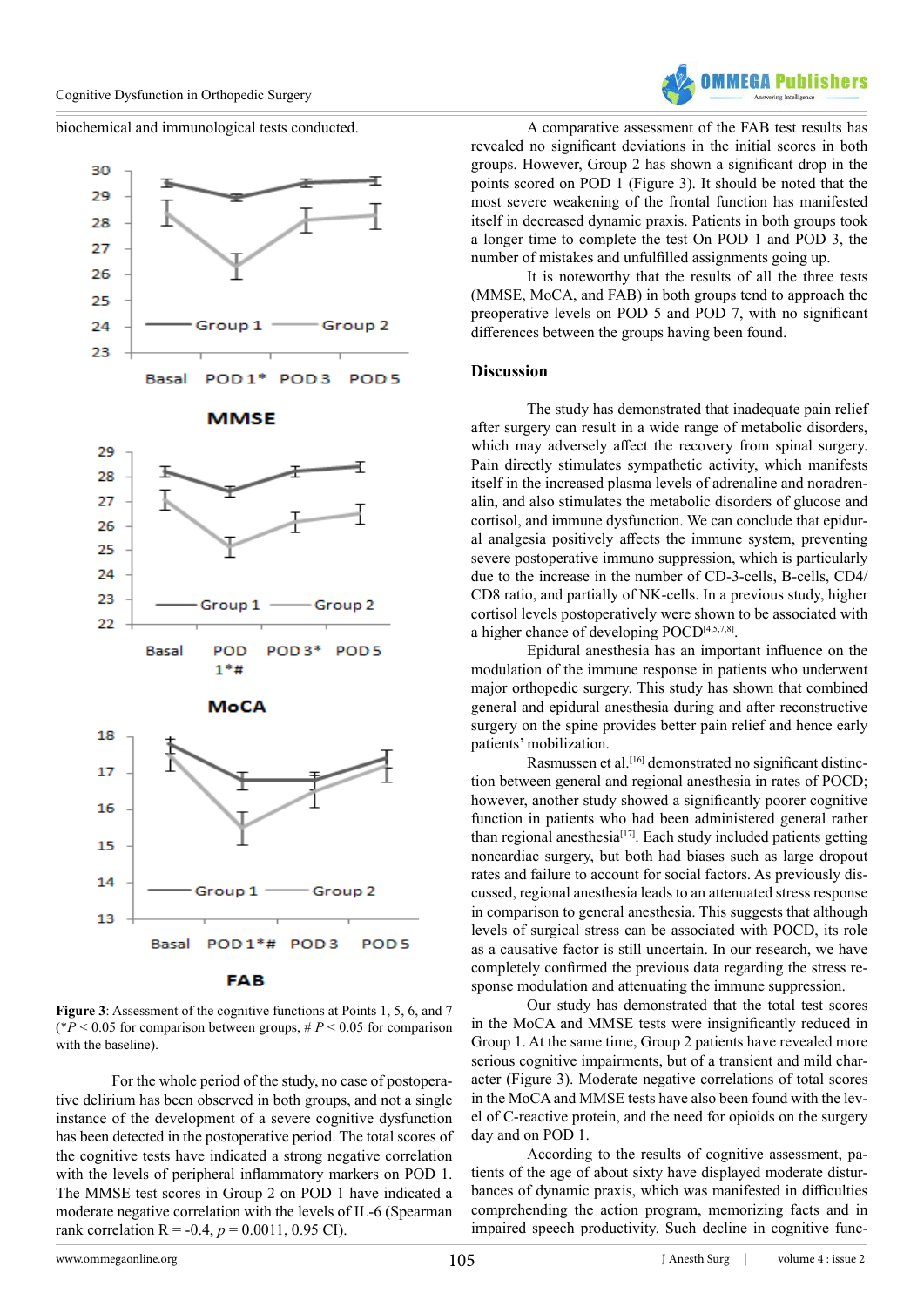

#### tionality was a natural consequence of inactivity and exhaustion on POD 1. **Conclusion**

In Group 2, eight patients (32%) showed moderate cognitive dysfunction on POD 1, normalizing towards POD 5; the application of Fisher test has demonstrated significant differences between groups (five patients or 16% in Group 1, *P* < 0, 05).

The present study has indicated that surgical stress response in middle-aged patients after orthopedic spinal surgery manifests itself in a significant increase of inflammatory markers, particularly IL-6, IL-1, IL-10, C-reactive protein, and in immune dysfunction. At the same time, the severity of the post-operative cognitive decline, estimated with the aid of standard scales and questionnaires, showed strong correlation with the level of inflammation markers on POD 1, particularly with the level of proinflammatory interleukin-6. The levels of IL-6 have also strong or moderate positive correlations with cortisol, C-reactive protein, and the severity of self-rated pain.

Nevertheless, Group 1 patients have demonstrated the absence of any significant cognitive deficit in the early period after spinal surgery, as compared with the baseline level of their cognitive functionality. Group 2 patients have displayed a statistically significant reduction in their neuropsychological testing scores, as compared with Group 1 and also with the preoperative data. The most considerable changes have been associated with the impairment of short-term memory, speech fluency and productivity, and the power of concentration. However, these symptoms were not severe or fatal, and corresponded to the moderate and short-term cognitive dysfunction in the early postoperative period.

A study by van Harten et al. shows that immunological reaction is one of the most important causative factors of cardi-ac POCD<sup>[\[21\]](#page-7-14)</sup>. Buvanendran also finds that cardiac and non-cardiac POCD are associated with inflammatory reaction[\[22\]](#page-7-15). The researchers have shown that IL-6 and S-100β are the POCD-related pro-inflammatory markers; their meta-analysis strengthens the clinical evidence that POCD is accompanied by inflammatory reaction. However, other proinflammatory cytokines, such as IL-10 and IL-8, were not involved in this analysis due to the limited number of studies available.

In the present study, we have conducted a comparative clinical analysis of two homogeneous groups falling within the age range of about sixty and featuring a minimum number of risk factors for the POCD development (surgical intervention not more than three lumbar segments, its duration under three hours, the blood loss under 500 ml). The groups had comparable limits of the BIS-index and systemic hemodynamics.

In the present-day neurosurgery and anesthesiology, both anesthetic techniques in question are believed to be adequate and acceptable for spinal surgery. However, we still cannot make a conclusion that epidural anesthesia has immediate impact on the POCD development, due to insufficient data and the absence of the follow-up period. We can only suggest that the measures restricting surgical stress response and immune suppression (e.g. epidural blockades) indirectly minimize the risk of POCD in middle-aged patients in the early postoperative period after spinal surgery.

Epidural anesthesia in spinal surgery has been a major factor limiting the surgical stress response. EA has proved to be the most adequate analgesia and yielded the highest total scores in the cognitive tests on POD 1, as compared with general sevoflurane anesthesia and postoperative opioid analgesia. Furthermore, EA can modulate adaptive immunity by improving the distribution of white blood cells.

Due to little clinical material, lack of follow-up and insufficient evidence of the immediate effect of epidural anesthesia on POCD, further research is required to obtain more results regarding the pathogenesis of postoperative cognitive alterations after spinal surgery in middle-aged and elderly patients, and to explicate the relationship between cognitive functionality and inflammatory/immune changes, including processes in the central nervous system.

**Conflict of interest:** The authors declare no conflict of interest.